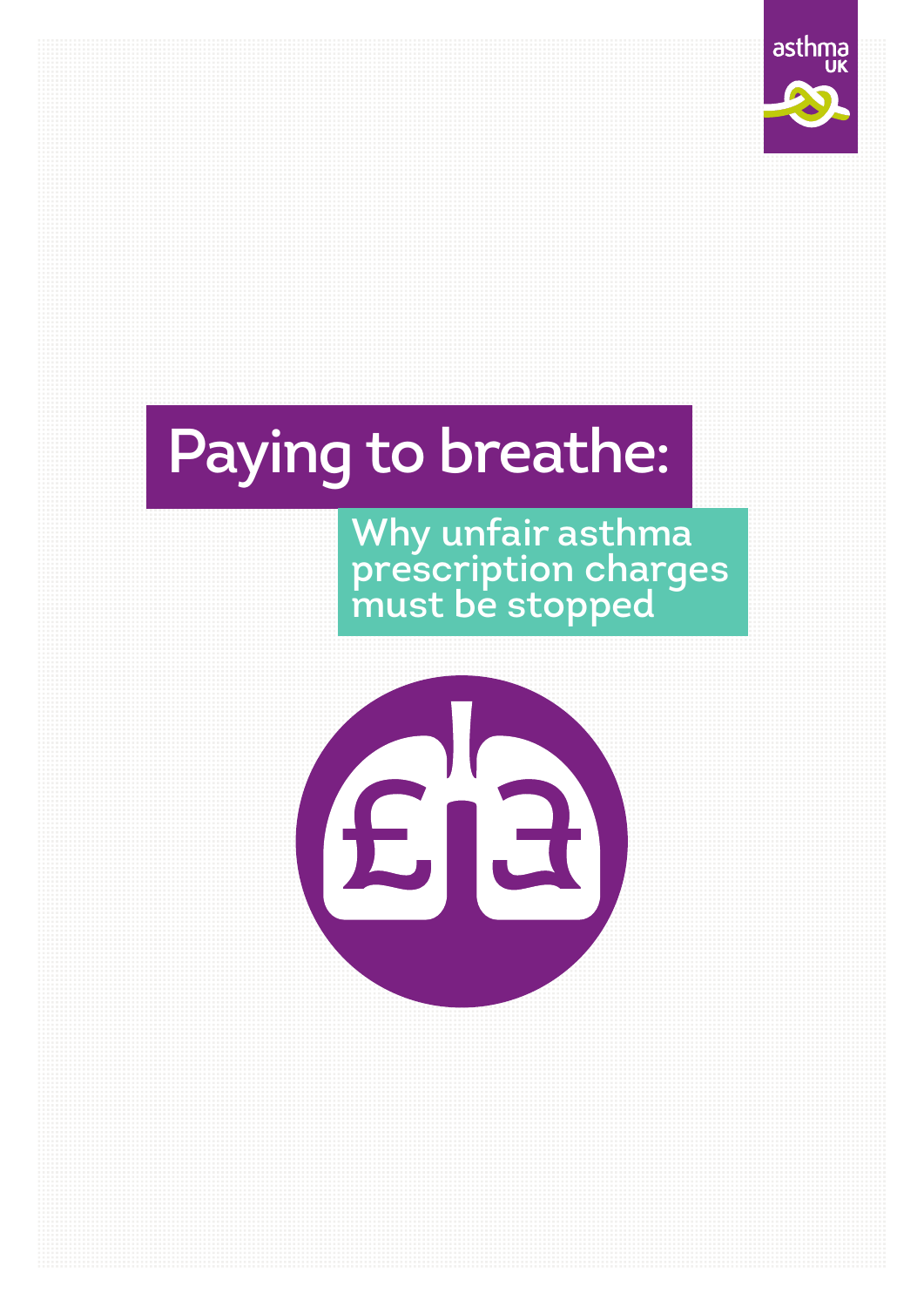

### **Contents**

- 3 Foreword
- 4 Summary
- 4 Background: the outdated and unfair system of prescription charges
- 5 Asthma UK's Prescription Charges Survey: key findings
	- **5** Affordability of asthma prescriptions
	- **6** Impact on everyday spending
	- 7 Impact on health
	- 8 Regional variations and health inequalities
	- 8 Ineffectiveness of Prescription Prepayment **Certificates**
- 10 Key recommendations
- 11 References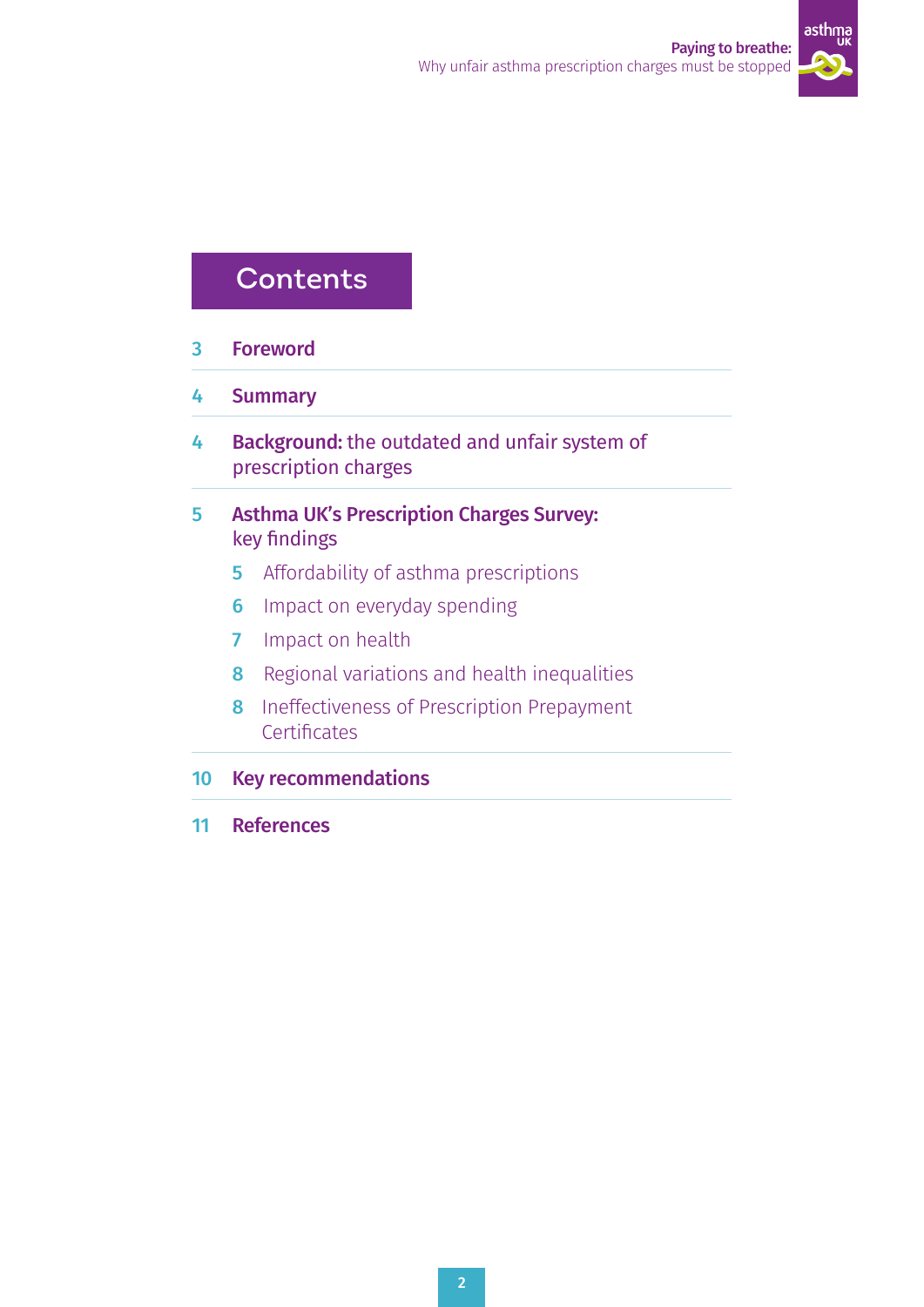

### Foreword



Asthma is a lifelong, serious condition. The facts are stark – every 10 seconds someone has a potentially life-threatening asthma attack and three people die each day. Two out of three deaths from asthma are preventable with good basic care – in essence, being

supported to take the right medication at the right time $^{\rm 1}.$ This could be a preventer inhaler taken daily to reduce symptoms, or a reliever inhaler to give fast-acting relief when someone's asthma is getting out of control or they are having an asthma attack.

Asthma medication is prescribed by the NHS, but, unlike many other long-term conditions that rely on daily medication, asthma is not included on the prescription charges exemptions list. This list was created over 50 years ago, before effective treatments were widely available for asthma. This outdated policy means people with asthma of working age and in employment have to pay for their NHS prescriptions, while many others with a different long-term condition do not. We feel this is intrinsically unfair – in essence, people with asthma have to pay for the right to breathe.

We continually hear from people with asthma that this is another example of asthma not being taken seriously. In response, in November 2018, Asthma UK conducted the largest ever survey carried out on asthma prescription charges, engaging over 9,000 people. The results are staggering, revealing that many people are cutting back on their medication for financial reasons with a dramatic impact on their health. This survey paints the picture of an outdated policy potentially driving health inequalities. The NHS is focused on prevention and reducing avoidable hospital admissions. It is therefore illogical to retain an outdated policy that puts barriers in the way of people taking their preventative medicines as prescribed.

With the evidence we have gathered, we can confirm that prescription charges are an unfair 'tax' on people with asthma, a long-term condition that is not controllable without medication for life. Action must be taken now to stop the impact prescription charges are having on the health of people with asthma. Asthma UK is calling on the Secretary of State for Health and Social Care to stop unfair prescription charges, so that people with asthma no longer have to pay to breathe.

Kay Boycott Chief Executive, Asthma UK

### **Key findings of Asthma UK's Prescription Charges Survey**



Three in four people with asthma who have to pay for their prescriptions struggle to afford them.



More than half of people who pay for their prescriptions have at some point cut back on their medication due to cost.



Cutting back on asthma medication is having a dramatic impact on people's health.



Regional variations in the impact of prescription charges are potentially driving health inequalities.

|--|

Prescription Prepayment Certificates are still an unfair burden on people with asthma and not everyone can afford them.



People with asthma think prescription charges are unfair and should be stopped.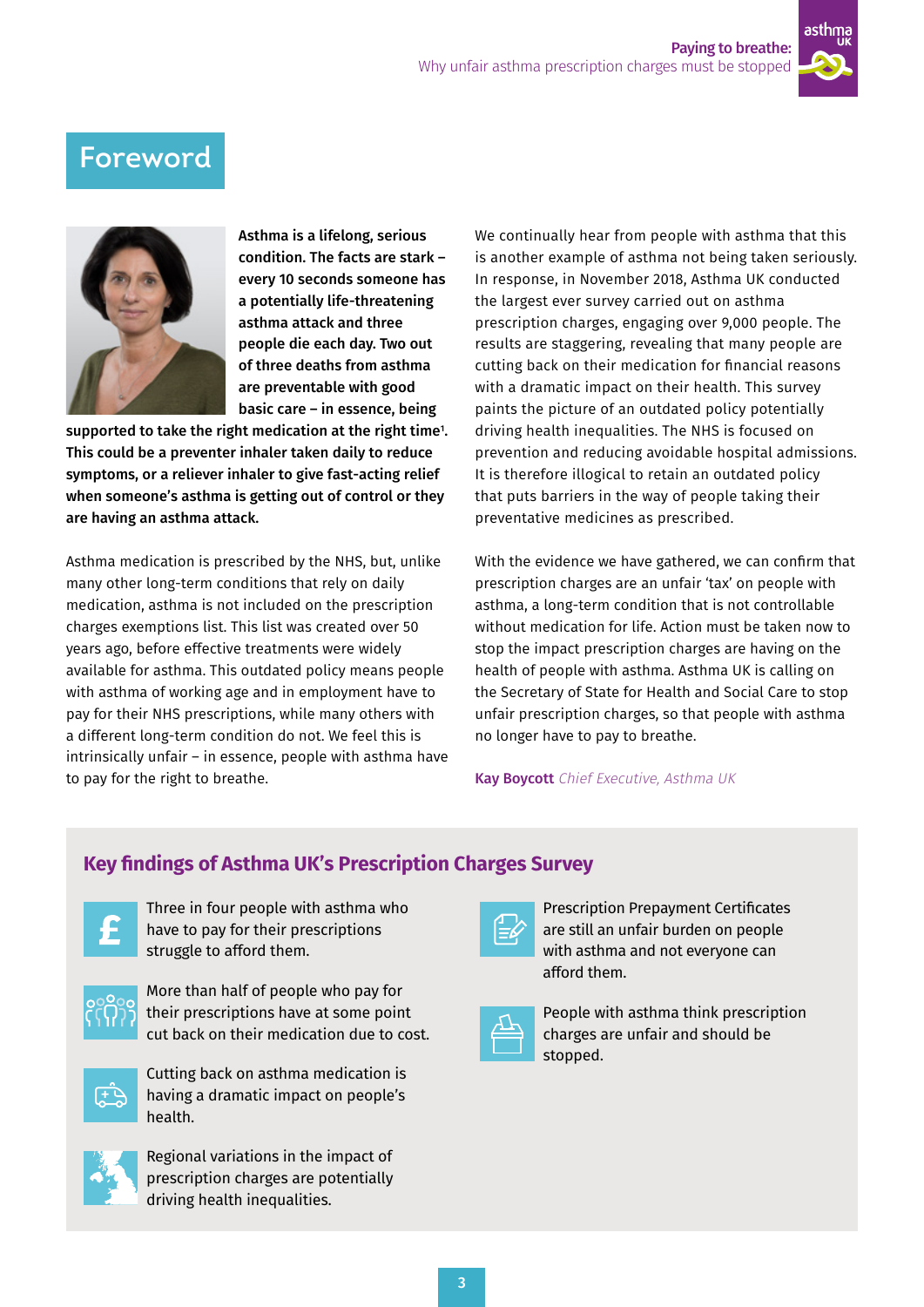

### Summary

#### **The results of Asthma UK's Prescription Charges Survey are clear and decisive:**

- **•** NHS prescription charges are unfair, outdated and exacerbate inequalities for people with asthma. 97% of people who took part in the survey said that they support our campaign to bring an end to prescription charges for people with asthma.
- **•** Most people with asthma who have to pay for their prescriptions are spending more than £100 a year on their medication – just for the right to breathe.
- **•** More than half of people with asthma have cut back on their medication at some point due to the cost of their prescriptions, which is often having a serious impact on their health and wellbeing.

Asthma is a potentially life-threatening, long-term condition, so it is essential that people take their medication as prescribed to prevent their condition from deteriorating and to avoid lung damage that can occur from repeated asthma attacks. It's not surprising, therefore, that 93% (8,359 people) of those who replied to Asthma UK's Prescription Charges Survey think that the current system is unfair.

This is why Asthma UK is campaigning to stop unfair prescription charges, so that people with asthma do not have to pay to breathe. Sign our petition at<https://www.asthma.org.uk/prescriptioncharges>and share it with your family and friends.

# Background: the outdated and unfair system of prescription charges

The NHS is based on the principle of equal access to healthcare for all, free at the point of use according to need, not on ability to pay – a principle still upheld by the public<sup>2</sup>. Yet, quite in contrast to this principle, some people have to pay for their prescriptions, while others receive them free of charge. The existing prescription charges exemption list\* was drawn up over 50 years ago; it set out the criteria and long-term conditions that exempted certain patients from having to pay for their prescriptions, but asthma was never included on this list. In 2006, a committee of MPs concluded that the system of prescription charges was "inconsistent and anomalous<sup>3</sup>." The Government at the time promised to scrap charges for all people with long-term conditions4 ,but this commitment was later dropped. Unfortunately, little has changed since then, despite the efforts of the <u>Prescription Charges Coalition</u>5, a group of 46 organisations who have been calling on the Government to scrap prescription charges for people with long-term conditions in England for over 10 years. Therefore this historic inequality still stands: people with asthma have to pay for all of their medication, while people with some other long-term conditions<sup>6</sup> receive theirs free of charge.

People in the devolved nations already benefit from universally free prescriptions, so it's only fair that people with asthma in England have the right to free medication too, to help them stay well.

# "It is totally unfair and discriminatory against asthmatics that we have to pay for our life-saving medication"

### Survey respondent

\* A list of criteria that qualify an individual for free prescriptions. These criteria are largely income-related, but they also include a list of various long-term conditions that exempt an individual with those conditions from having to pay any prescription charges. There is a link to the full list in Reference 6.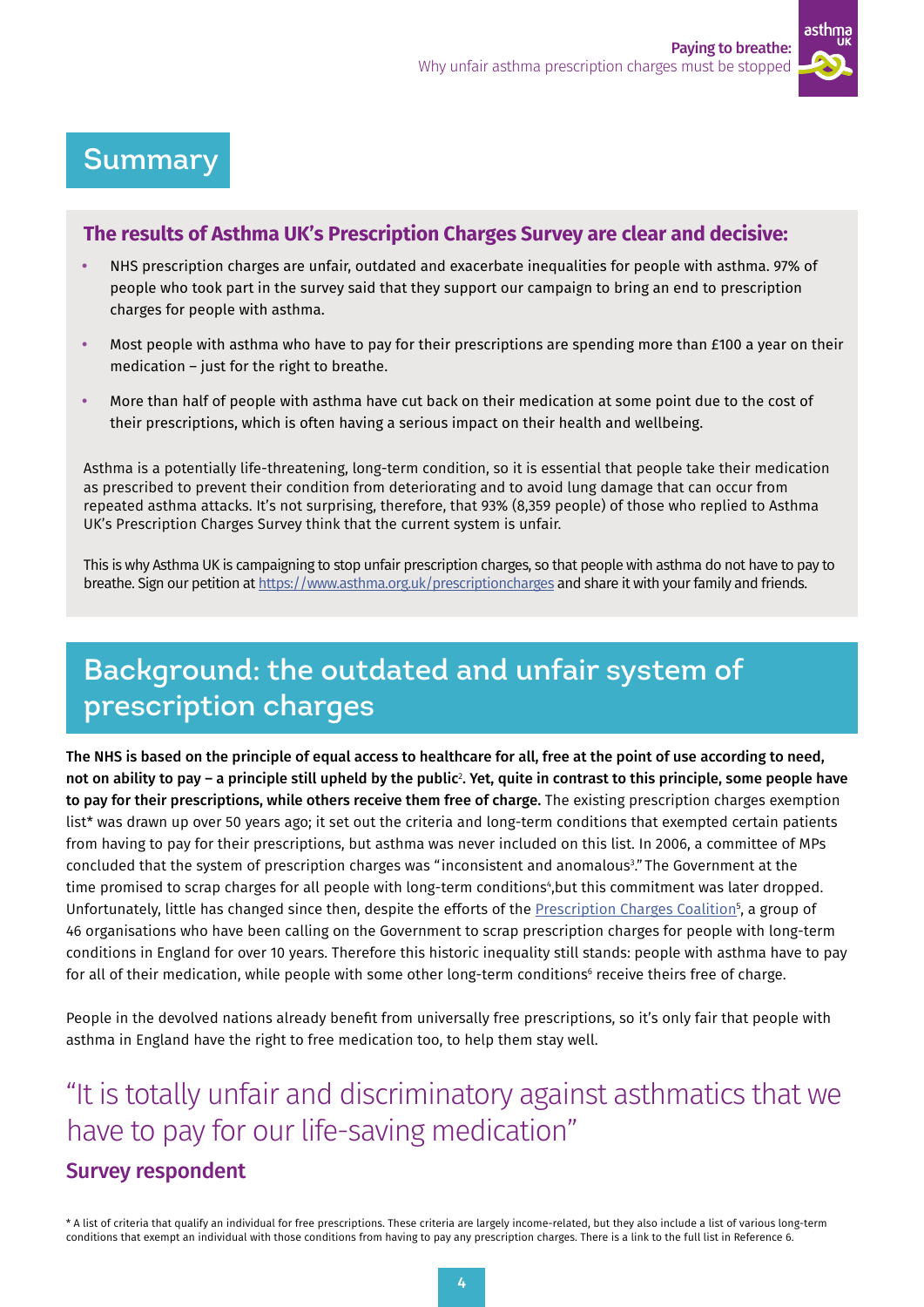

# Asthma UK's 2018 Prescription Charges Survey: key findings

In November 2018, Asthma UK launched a ground-breaking survey to discover the impact that paying for prescription charges was having on the lives of people with asthma. In just three weeks, the survey received over 9,000 responses, making it the largest ever patient survey on prescription charges. Full details of the survey methodology, questions and responses can be found in the appendices to this report, available to download at [https://www.asthma.org.uk/](https://www.asthma.org.uk/get-involved/campaigns/our-policy-work/prescription-charges/) [get-involved/campaigns/our-policy-work/prescription-charges/](https://www.asthma.org.uk/get-involved/campaigns/our-policy-work/prescription-charges/).

The results provide overwhelming evidence that prescription charges are having serious consequences for the health and wellbeing of people with asthma.

### Affordability of asthma prescriptions

It is estimated that 52% of people with asthma in England are paying for their prescriptions, which equates to 2.34 million people7 . 48% of people are exempt as they are either children, over 60 or they meet other criteria.

The 2018 Asthma UK Prescription Charges Survey found that those people in England paying for their asthma prescriptions (84% of our survey respondents) are spending, on average, over £100 a year on their asthma medication. Each item on a prescription costs an individual in England £8.808 . A small minority of people (around 2%) told us that they were spending more than £400 a year on their medication.

As Figure 1 shows, of those that have to pay for their asthma prescriptions, 76% (5,661/7,465) of people reported that they found it sometimes, or always, difficult to afford their asthma medication. Young people struggle the most to afford their prescriptions, with 86% (1,115/1,283) of 16-29 year olds sometimes, or always, finding it hard to afford their asthma medication (Figure 1).



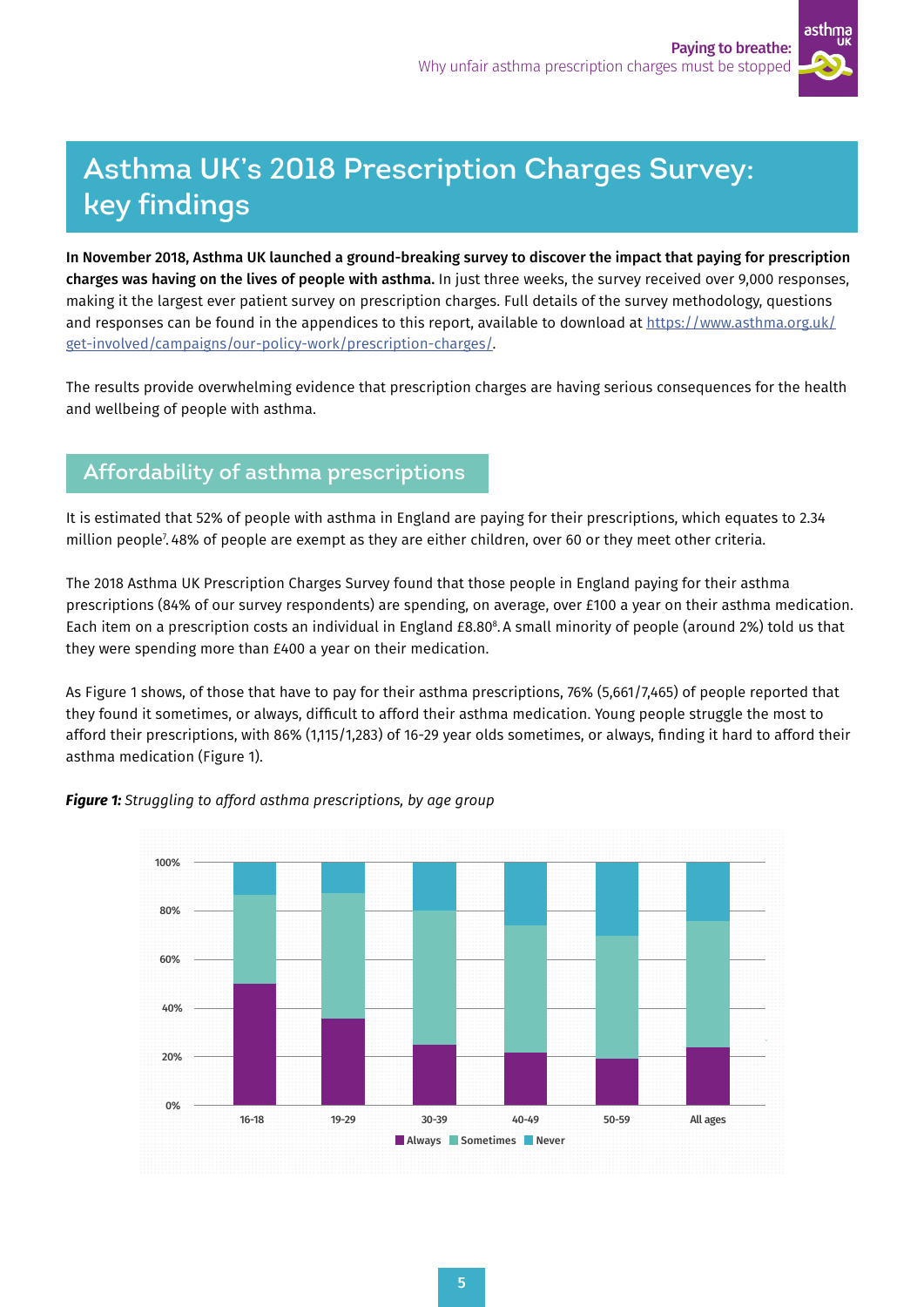

Not surprisingly, people in the lowest income groups are struggling the most with the cost of their asthma medication (Figure 2). More than nine in ten (92%) of those on an income below £20,000, said they found it hard to afford their asthma prescriptions. The inequality and unfairness created by prescription charges is stark.



*Figure 2: Struggling to afford asthma prescriptions, by annual income*

## "Asthma is life-threatening and very scary to live with. If people can't afford medication they will die – fact."

### Survey respondent

#### Impact on everyday spending

The number of respondents who reported having to find savings in other areas of their lives because of the need to pay for their asthma medication is an even greater cause for concern, uncovering the real, personal impact that prescription charges are having on many people with asthma:

- **•** 35% (2,577/7,465) of respondents said that they had, at times, needed to cut back on food to be able to pay for their asthma medication.
- **•** 21% (1,577/7,465) of people said that they had cut back on bills.
- **•** 8% (587/7,465) of people said that they had cut back on their children's school trips and 5% (329/7,465) of respondents on their children's school uniform to afford their asthma medication.

Even more shocking, however, is the disproportionate impact that this is having on the lives of those on the lowest incomes (those earning under £20,000 a year):

- **•** 54% (903/1,681) of respondents said they had cut back on food to afford their prescriptions.
- **•** 33% (561/1,681) of people had cut back on bills to afford their medication.

It is clear from these responses that NHS prescription charges mean some people with asthma are facing an impossible choice between paying for their asthma medication or paying for other essential items like food.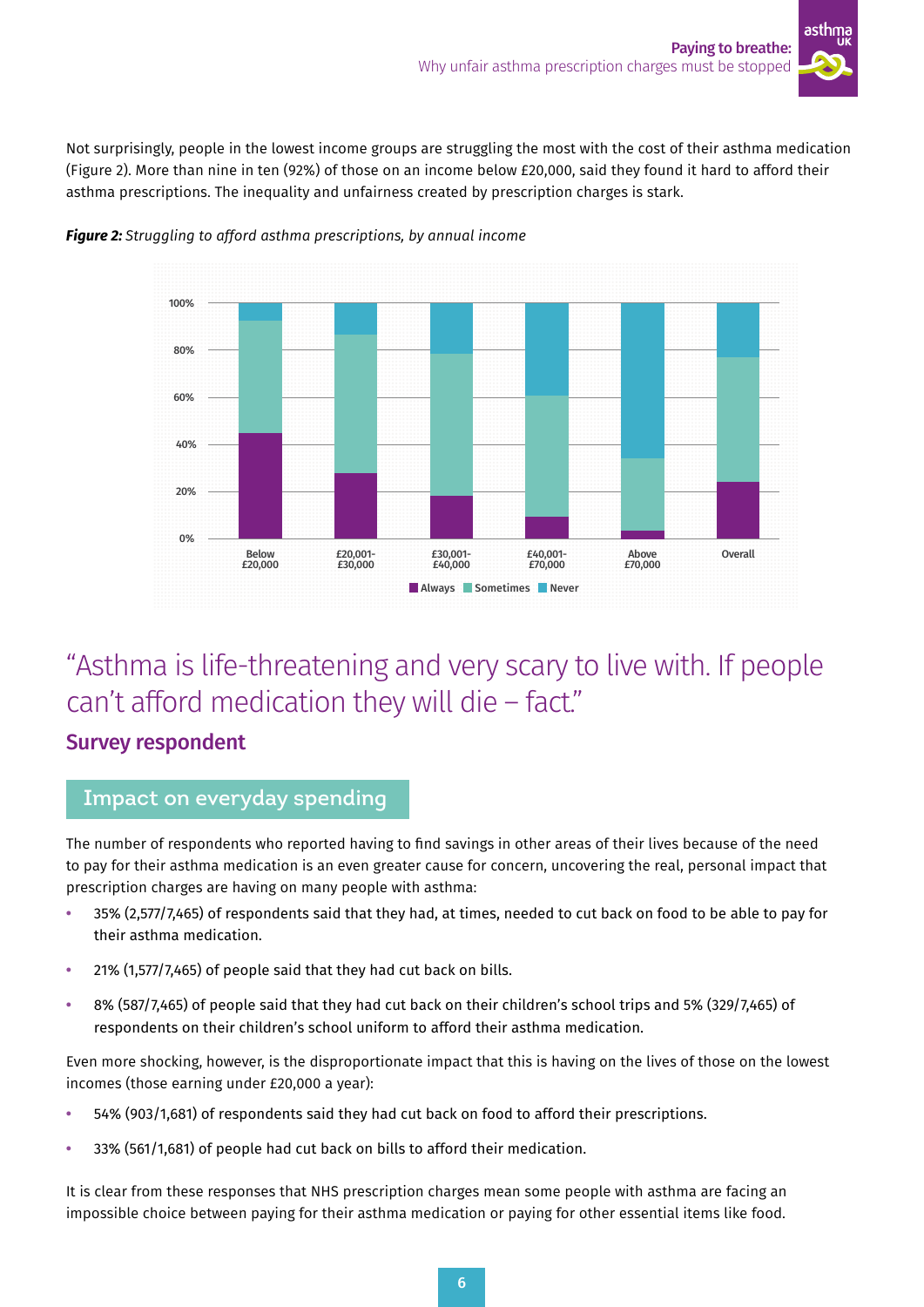

# "There are times when I have had to go without food or cut back on other things just to afford what I need to breathe every day." Survey respondent

### Impact on health

Good adherence to medication leads to better health outcomes for people with asthma9 . For example, preventer inhalers help to stop symptoms from developing – they are key to preventing potentially life-threatening asthma attacks. To get the full benefits of preventer inhalers, people with asthma need to take them every day as prescribed.

However, Asthma UK's Prescription Charges Survey revealed that 57% of all respondents affected by prescription charges felt that they had to skimp on their asthma medication because of the cost. Even more disturbingly, 69% (881/1,283) of those aged between 16 and 29 (Figure 3) and 70% (1,185/1,681) of those in the lowest income bracket (Figure 4) admitted to skipping their medication because of the cost, indicating poor adherence to their medication and thus increased vulnerability to an exacerbation in their condition.



*Figure 3: Have cut back on asthma medication due to cost, by age* 

*Figure 4: Have cut back on asthma medication due to cost, by income* 

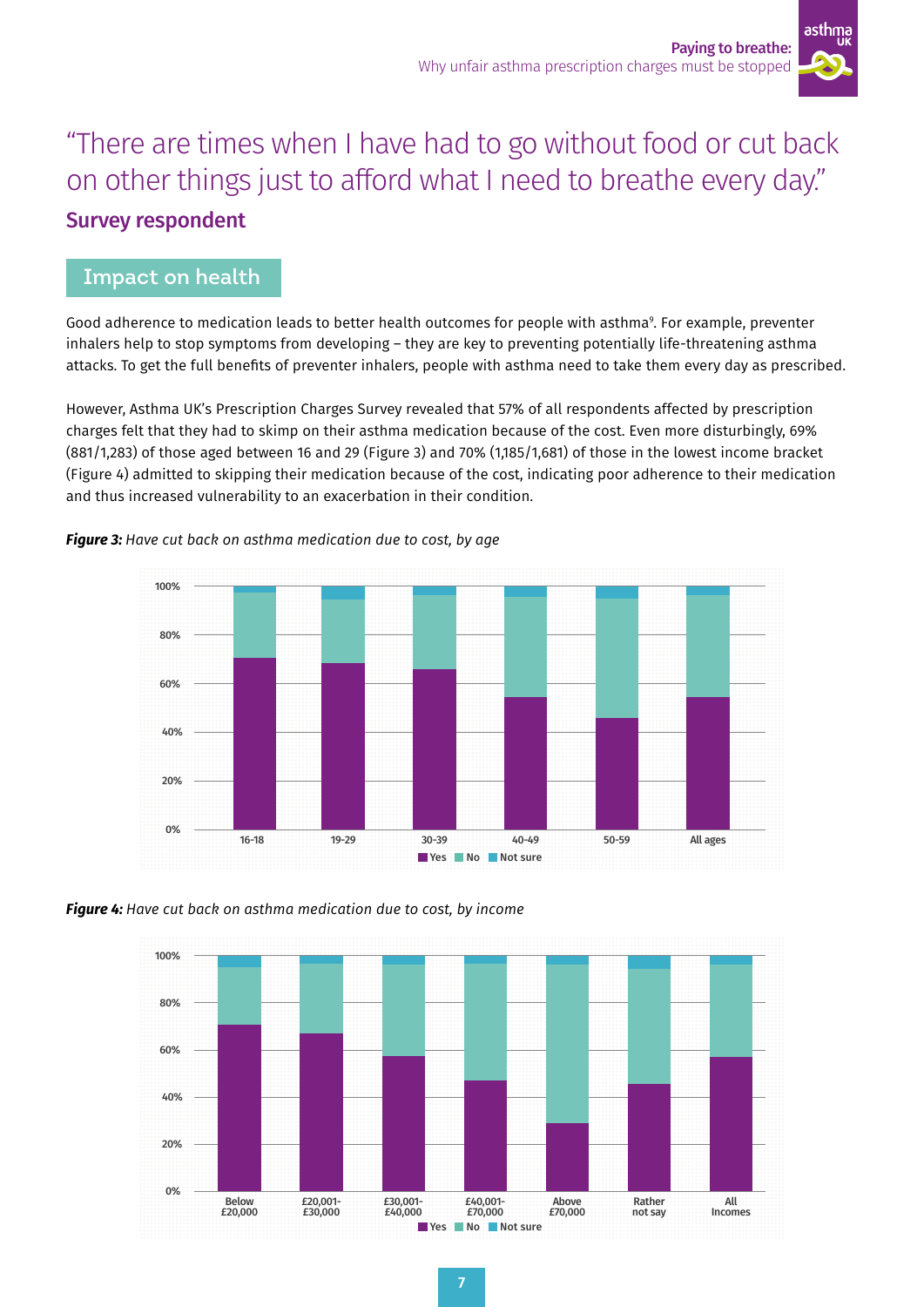

In fact, the reported impact on people's health was staggering:

- **•** 82% (3,482/4,259) of those who said they were cutting back on their medication due to the cost reported that this had made their asthma symptoms worse.
- **•** 24% (1,025/4,259) of people reported actually having had an asthma attack as a result of skipping their medication, with 13% (561/4,259) of people requiring hospital treatment.
- **•** Of those who reported skipping their medication because of the cost, 73% (3,124/4,259) of people were skipping their preventer inhaler – the very medication that could have prevented their symptoms from worsening.

These are overwhelming results that indicate the very real, negative impact prescription charges are having on the health of people with asthma. Poor adherence to taking prescribed asthma medication can cause exacerbations in people's asthma, potentially leading them to have life-threatening asthma attacks. People with asthma should not be forced to neglect their health and put themselves at risk of a life-threatening asthma attack just to make ends meet.

# "When I was a student, when it was really difficult to afford [my inhalers], I ended up in A&E as a result."

### Survey respondent

### Regional variations and health inequalities

The survey results also highlight distinct regional inequality in the ability to pay for prescriptions. In the North East of England, 81% (332/413) of people reported that they were struggling to afford their asthma medication, compared with 70% (397/561) of people in London. Likewise, 64% of respondents (264/413) in the North East reported that they were being sparing with their medication, compared with 49% (274/561) of people in London.

In November 2018, Asthma UK published a report, *[On the edge: how inequality affects people with asthma1](https://www.asthma.org.uk/globalassets/get-involved/external-affairs-campaigns/publications/health-inequality/auk-health-inequalities-final.pdf)0*, which revealed that asthma disproportionately affects people in less well-off socio-economic groups. The findings of our 2018 Prescription Charges Survey could, at least in part, explain why some people with asthma living in less well-off areas are more likely to end up in hospital, or even die, as a result of their asthma.

### Ineffectiveness of Prescription Prepayment Certificates

[Prescription Prepayment Certificates](https://www.nhsbsa.nhs.uk/help-nhs-prescription-costs/prescription-prepayment-certificates) (PPCs) allow people to purchase all their prescriptions up front, at a cost of £104 a year (or £29.10 quarterly)<sup>11</sup>. Asthma UK believes that no one with asthma should have to pay for their prescriptions, whether monthly or annually, but our survey also uncovered problems with PPCs, especially for those on low incomes (earning £20,000 or less a year):

- **•** Over a third of people (37%) affected by asthma prescription charges don't buy a PPC.
- **•** 24% (557/2,543) of people who didn't buy a PPC said it was because they couldn't afford it; of those on low incomes, 42% (218/518) admitted that cost was the reason they didn't purchase a PPC.
- **•** 27% (628/2,543) of people said they were reluctant to buy an annual PPC as they didn't know how much medication they would need over the course of a whole year because their condition was variable.

If people are already struggling to pay for their prescriptions, paying up-front for a PPC will be even harder.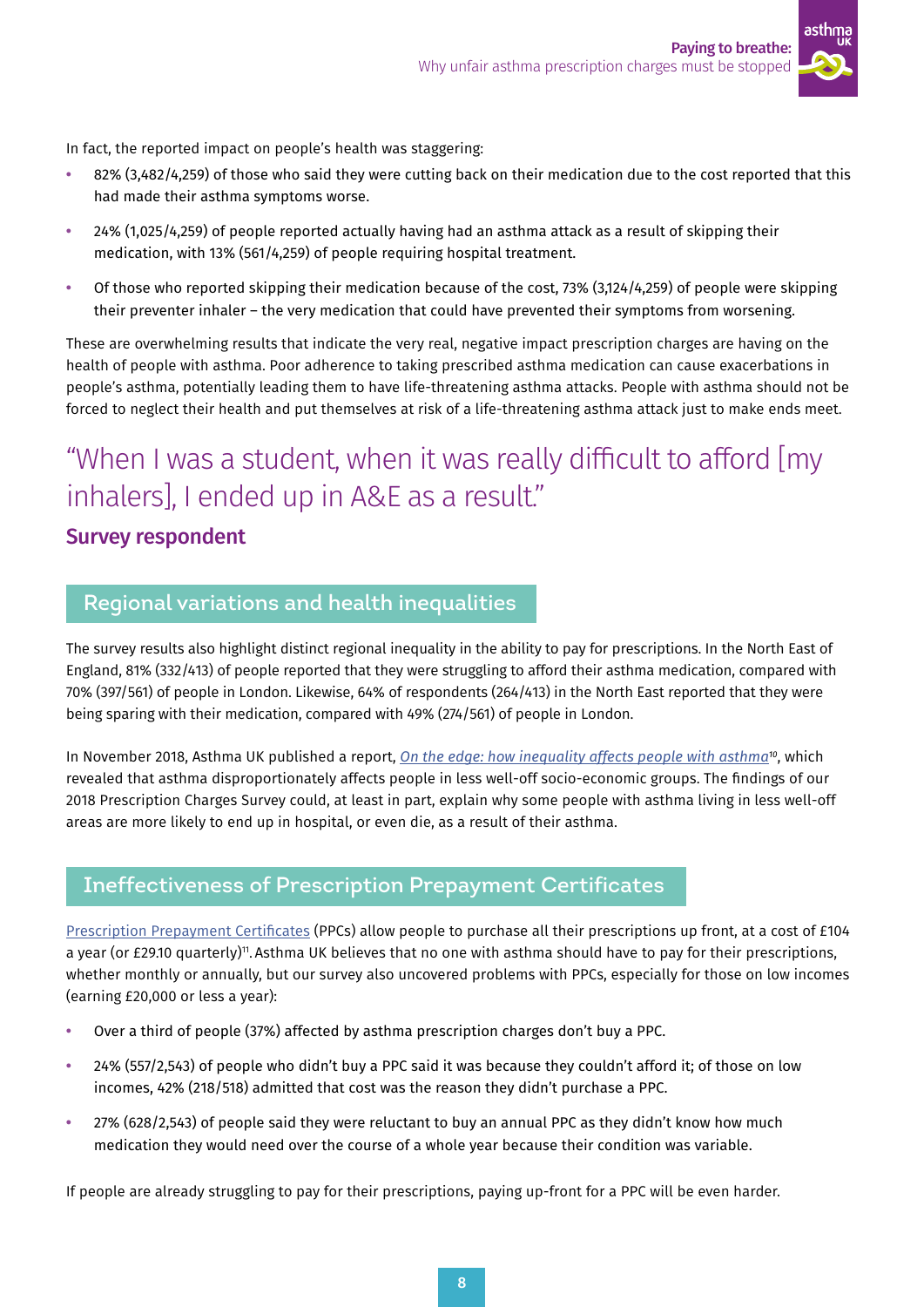

Asthma UK believes that, even if the PPC scheme was working effectively, people with asthma should not have to pay over £100 a year just to breathe. This represents an unfair burden on ill health which deters some people – generally the less well-off – from taking the medicines they need. This is not fair when medication for those with some other long-term conditions is available completely free of charge on the NHS in England, as it is for everyone in the devolved nations. For people with asthma, it's a matter of fairness.

### **What people in our survey told us about how prescription charges make them feel**

Our survey also asked respondents if they had any further comments on prescription charges. To capture their comments, the word cloud below highlights the words and phrases respondents used most commonly. The larger the word or phrase, the more times it was mentioned by respondents. The cloud visually summarises the responses we received to the quantitative questions. Many people returned to the unfairness and severity of the consequences prescription charges were having on their lives.

*Figure 5: Word cloud representing respondents' comments on prescription charges and their effects on people with asthma*

> NHS can't afford help breathe asthma attack fair chronic difficult serious could die worry death severe asthma should be exempt ridiculous means tested not fair essential fortunate low income **should be scrapped** agree preventative struggling can afford lifelong sufferers afford<br>long-term life-threatening unfair **should be free** life saving struggle to pay able to breathe stress can kill dangerous fatal free of charge **emergency** disgusting very expensive costly happy to pay my health hospital admissions no choice people die stay alive affordable have to choose survive cost the nhs die from asthma **lot of money** pay to breathe **suffering** asthma can kill save money would die

\* This word cloud represents a summary of the comments provided by participants at the end of the survey. After cleaning and passing through [https://databasic.](https://databasic.io/en/wordcounter/) [io/en/wordcounter/,](https://databasic.io/en/wordcounter/) those words used more than twenty times were then cleaned, with similar words or phrases and spelling errors removed. Phrases that stood alone and conveyed opinion or feeling were then selected. This process was repeated for two words and three words.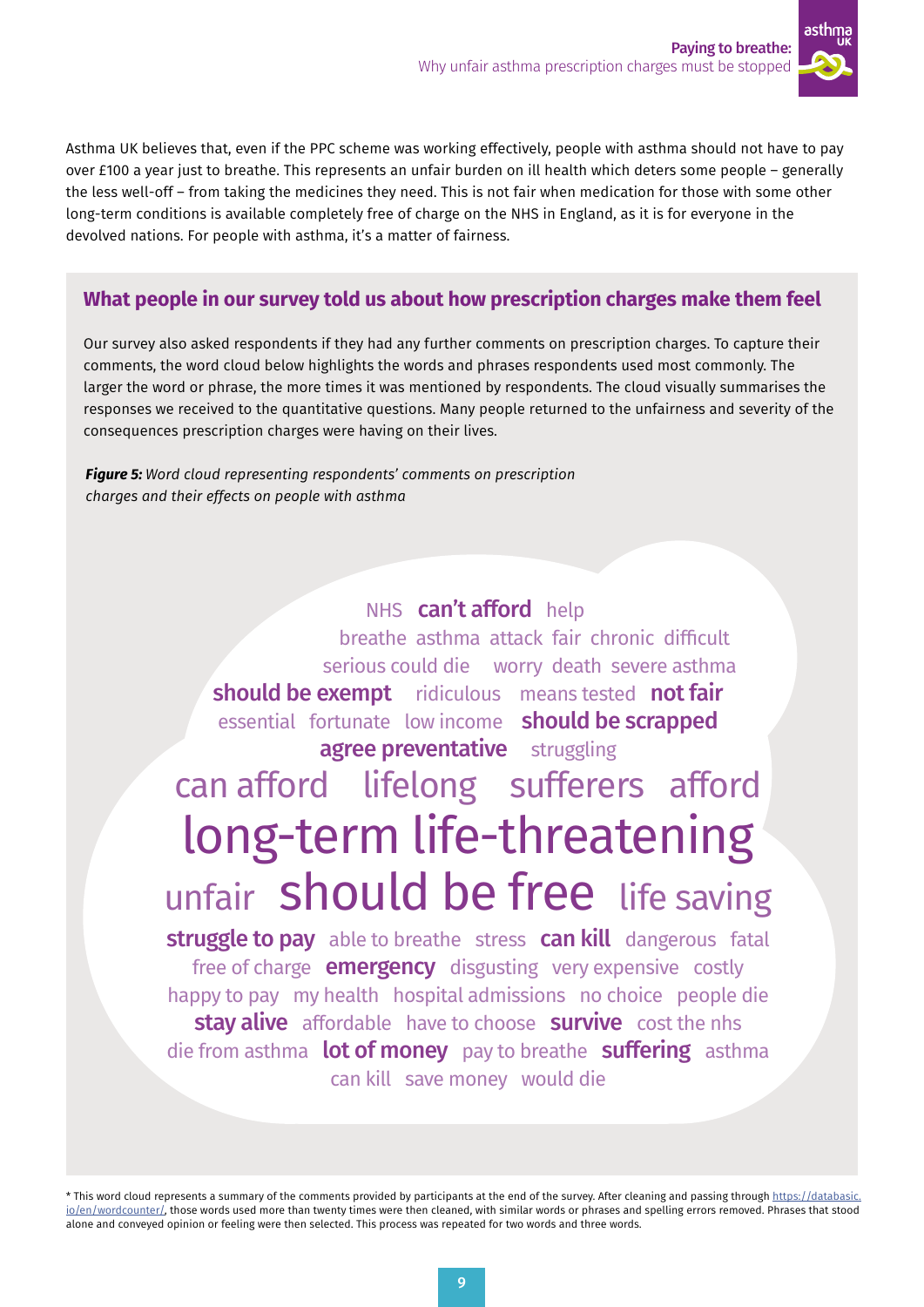

### **Holly's story**



19 year old Holly had a fatal asthma attack in January 2016. Her mum says Holly would still be alive today if prescription charges hadn't put her off regularly taking her asthma medication.

"Holly worked as a waitress and was on a low income. She found it difficult to pay for her asthma medicine, so me and her boyfriend helped where we could. She had mild asthma, but one day she had a terrible asthma attack out of the blue.

"As Holly only had one dose of medicine left in her inhaler, even as she struggled to breathe she didn't want to take it,

saying she'd save it for when she really needed it. The horrific irony was that was the moment Holly really did need it. Within minutes of having her asthma attack, Holly fell unconscious, and died before she got to hospital.

"It is grossly unfair that people with asthma have to pay for the medication they need for their entire life – and to stay alive. I don't want anyone else to go through what we have. If the cost of asthma medicine is preventing people from taking it, the Government should do everything it can to help people stay well."

### Key recommendations

Asthma UK is calling on the Secretary of State for Health and Social Care to stop unfair prescription charges for people with asthma by adding asthma to the prescription charges exemptions list. This would give people with asthma the chance to self-manage their condition more effectively, with no financial barriers to helping them stay well.

**We are calling on MPs** to use their influence to urge the Secretary of State for Health and Social Care to review the current outdated prescription charges system, to make this change come about.

**We are calling on people with asthma, clinicians and the public** to join our campaign to fight these unfair charges for people with asthma, so they can lead healthier lives. Sign our petition at [https://www.asthma.org.uk/](https://www.asthma.org.uk/prescriptioncharges) [prescriptioncharges](https://www.asthma.org.uk/prescriptioncharges) and share it with your family and friends.

In the 50 years that the NHS prescription charges exemptions list has existed, it has only been amended once. It is time for this to change. It is time that people with asthma in England enjoyed the benefits of free NHS prescriptions, just like those with some other long-term conditions and those who live in the devolved nations.

It's time to stop unfair asthma prescription charges. No more #payingtobreathe.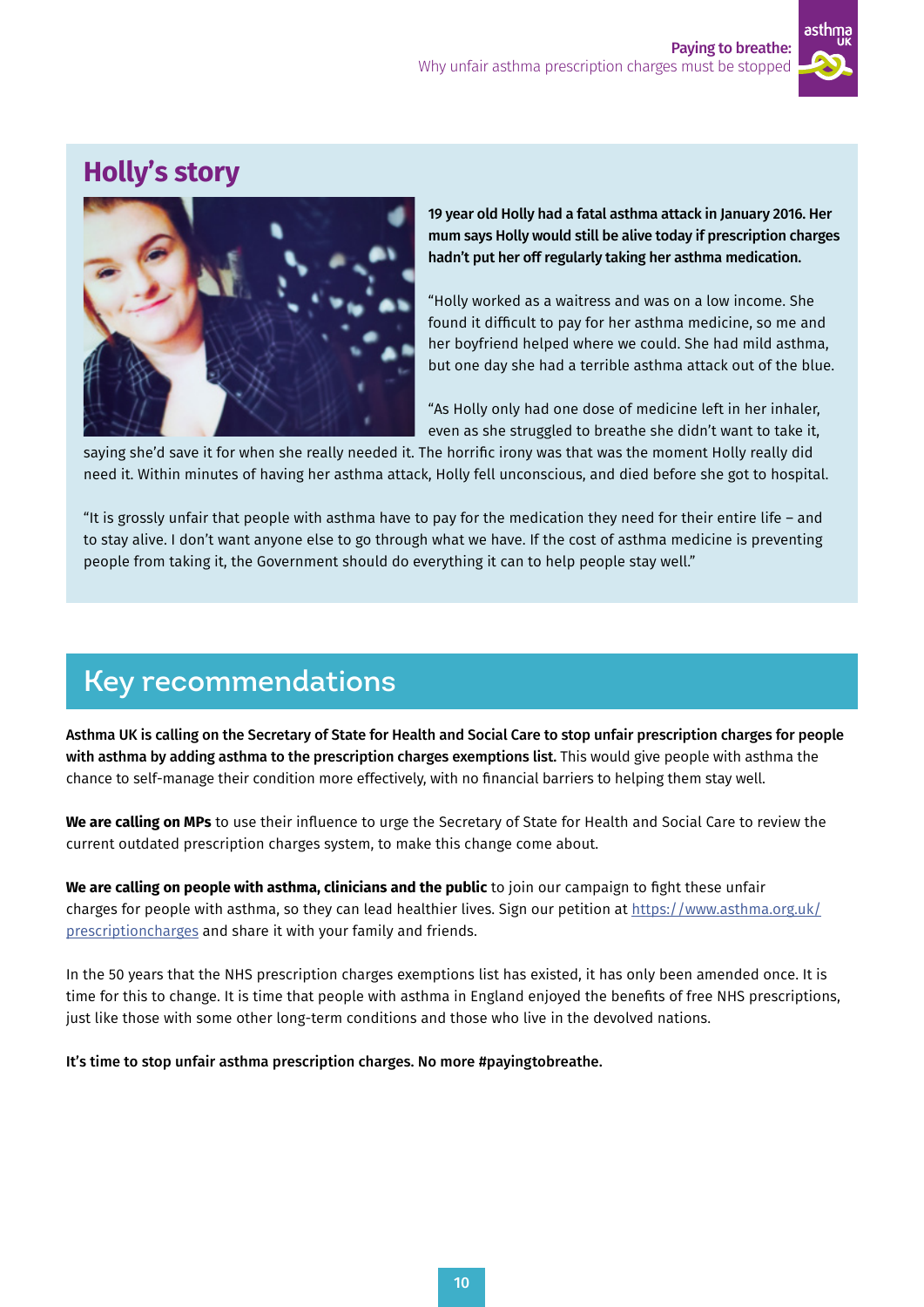

# Acknowledgements

Written by Katie Stokes and Judith Abel, Asthma UK

Asthma UK would like to thank all those who responded to our 2018 Prescription Charges Survey. Thank you also to Andrew Cumella and Lottie Renwick at Asthma UK for their analysis of the survey data.



- 1 Royal College of Physicians, 2014, 'Why asthma still kills: the National Review of Asthma Deaths (NRAD)', accessed at [https://www.](https://www.rcplondon.ac.uk/file/868/download?token=JQzyNWUs) [rcplondon.ac.uk/file/868/download?token=JQzyNWUs, accessed January 2019](https://www.rcplondon.ac.uk/file/868/download?token=JQzyNWUs)
- 2 King's Fund, 2018, 'Public satisfaction with the NHS and social care in 2017: Results and trends from the British Social Attitudes survey', accessed at: [https://www.kingsfund.org.uk/sites/default/files/2018-06/Public\\_satisfaction\\_with\\_nhs\\_social\\_care\\_2017.pdf,](https://www.kingsfund.org.uk/sites/default/files/2018-06/Public_satisfaction_with_nhs_social_care_2017.pdf) accessed January 2019
- 3 House of Commons Health Committee, 2006, 'NHS Charges', accessed at: [https://publications.parliament.uk/pa/cm200506/cmselect/](https://publications.parliament.uk/pa/cm200506/cmselect/cmhealth/815/815-i.pdf) [cmhealth/815/815-i.pdf](https://publications.parliament.uk/pa/cm200506/cmselect/cmhealth/815/815-i.pdf), accessed January 2019
- 4 Hansard, vol. 482, 5th Nov 2008, accessed at: https://hansard.parliament.uk/Commons/2008-11-05/debates/08110554000020/ Engagements?highlight=prescription%20charges#contribution-08110554000157, accessed January 2019
- 5. Prescription Charges Coalition, [http://www.prescriptionchargescoalition.org.uk,](http://www.prescriptionchargescoalition.org.uk) accessed January 2019
- 6 NHS Business Services Authority, 'Free NHS prescriptions', accessed at: [https://www.nhsbsa.nhs.uk/help-nhs-prescription-costs/free](https://www.nhsbsa.nhs.uk/help-nhs-prescription-costs/free-nhs-prescriptions)[nhs-prescriptions,](https://www.nhsbsa.nhs.uk/help-nhs-prescription-costs/free-nhs-prescriptions) accessed January 2019
- 7 Asthma UK, 2016, 'Annual Asthma Survey 2016 report', <https://www.asthma.org.uk/share/?rid=6770>, accessed January 2019
- 8 NHS Business Services Authority, 'Prescription Prepayment Certificates', accessed at: [https://www.nhsbsa.nhs.uk/help-nhs-prescription](https://www.nhsbsa.nhs.uk/help-nhs-prescription-costs/prescription-prepayment-certificates)[costs/prescription-prepayment-certificates](https://www.nhsbsa.nhs.uk/help-nhs-prescription-costs/prescription-prepayment-certificates), accessed January 2019
- 9 Asthma UK, 2018, 'Preventer inhalers', accessed at: [https://www.asthma.org.uk/advice/inhalers-medicines-treatments/inhalers-and](https://www.asthma.org.uk/advice/inhalers-medicines-treatments/inhalers-and-spacers/preventer/)[spacers/preventer/,](https://www.asthma.org.uk/advice/inhalers-medicines-treatments/inhalers-and-spacers/preventer/) accessed January 2019
- 10 Asthma UK, 2018, 'On the Edge: How inequality affects people with asthma', accessed at: [https://www.asthma.org.uk/globalassets/get](https://www.asthma.org.uk/globalassets/get-involved/external-affairs-campaigns/publications/health-inequality/auk-health-inequalities-paper.pdf)[involved/external-affairs-campaigns/publications/health-inequality/auk-health-inequalities-paper.pdf,](https://www.asthma.org.uk/globalassets/get-involved/external-affairs-campaigns/publications/health-inequality/auk-health-inequalities-paper.pdf) accessed January 2019
- 11 NHS Business Services Authority, 'Prescription Prepayment Certificates', accessed at: [https://www.nhsbsa.nhs.uk/help-nhs-prescription](https://www.nhsbsa.nhs.uk/help-nhs-prescription-costs/prescription-prepayment-certificates)[costs/prescription-prepayment-certificates](https://www.nhsbsa.nhs.uk/help-nhs-prescription-costs/prescription-prepayment-certificates), accessed January 2019. Prices correct at this time.

# Appendices and text:

The methodology and full survey results are available in the Appendices at [https://www.asthma.org.uk/get-involved/campaigns/our-policy](https://www.asthma.org.uk/get-involved/campaigns/our-policy-work/prescription-charges/)[work/prescription-charges/.](https://www.asthma.org.uk/get-involved/campaigns/our-policy-work/prescription-charges/)

All hyperlinks in the references above, and elsewhere in the report, were accessed in January 2019.